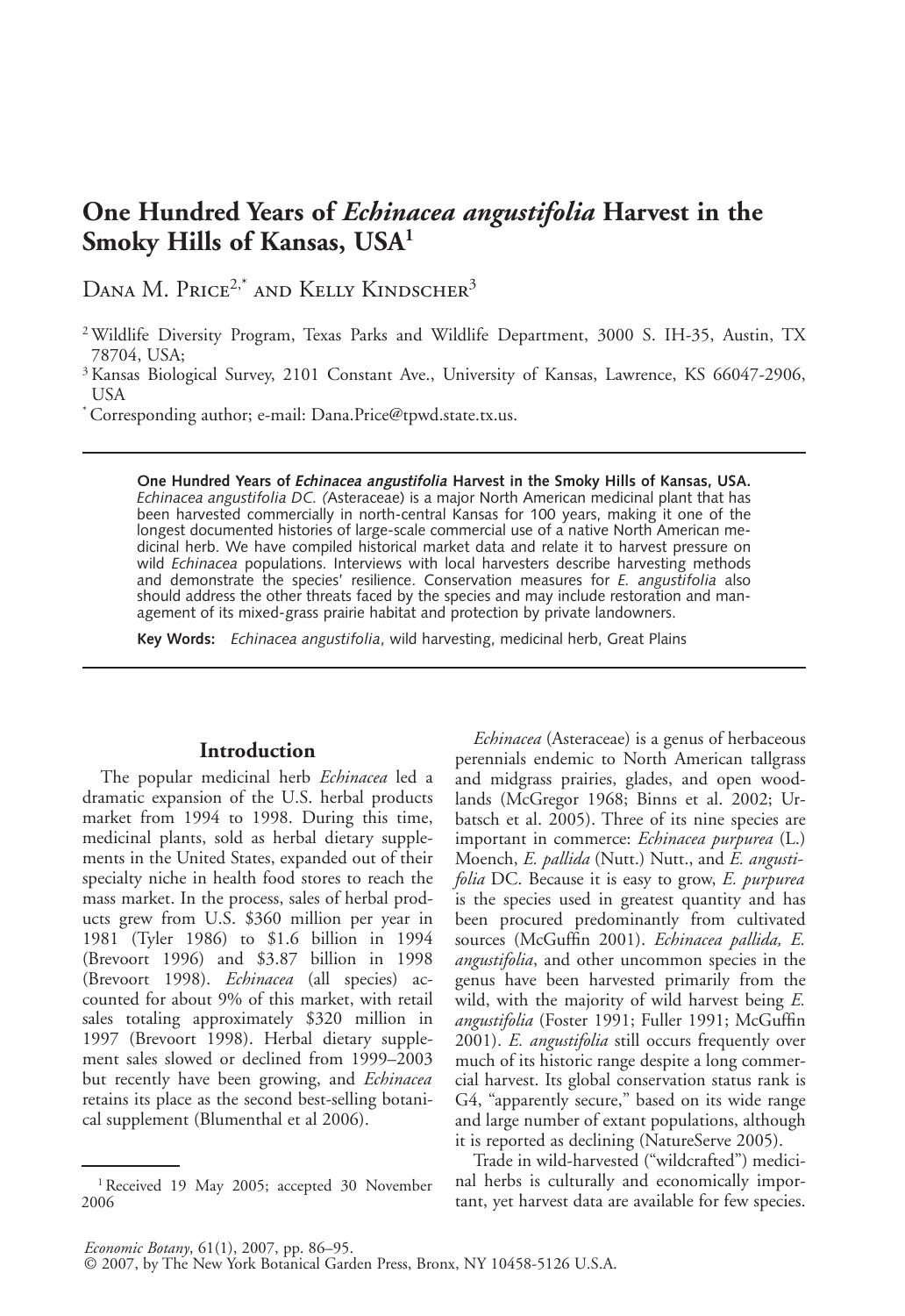Wild *Echinacea angustifolia* root harvest reported in a survey of large companies in 1998 was over 90,000 kilograms (kg) (McGuffin 2001); however, harvests were much smaller in subsequent years (American Herbal Products Association 2003).

# *Echinacea's* 100-Year History of Harvest

Although *Echinacea* was one of the most important medicinal plants used by indigenous people in the Prairie Bioregion (Gilmore 1977), the details of its traditional method of harvest are not well known (Kindscher 1989). *E. angustifolia* was introduced to medical use in 1885 when H. C. F. Meyer of Pawnee City, Nebraska sent a sample of his "Blood Purifier" to prominent Eclectic physician John King (King 1887) and a corresponding voucher specimen of *E. angustifolia* to the Lloyd Brothers Pharmacists (J. U. Lloyd 1917; Foster 1991). After King's therapeutic trials convinced him of the plant's value, the Lloyd Brothers began manufacture of *E. angustifolia* preparations (J. U. Lloyd 1904, 1917). By 1897, the plant was well established among the Eclectics (J. U. Lloyd 1897). *E. angustifolia* was the most-prescribed medicine made from an American plant through the 1920s (Foster 1991). Although its use subsequently declined (Foster 1991; Flannery 1999), the resurgence of herbalism in the United States and Europe in the 1980s brought a renewed interest in *Echinacea*. The passage of the Dietary Supplement Health and Education Act of 1994 initiated the expansion of herbal supplements into the U.S. mass market. *Echinacea* was the best-selling medicinal herb in health foods stores and was among the top five in the U.S. mass market from 1995 to 1999 (Richman and Witkowski 1996, 1999; Johnston 1997, 1998a, 1998b; Blumenthal 2000).

### Conservation Concerns and Harvest PRACTICES: GAPS IN UNDERSTANDING

Throughout *Echinacea*'s commercial history, botanists and conservationists have warned that commercial harvests exceed populations' ability to regenerate (Sayre 1903; McGregor 1968; Foster 1991; Boyd 1997; Lantz 1997; Crawford 1998; Kolster 1998; Missouri Department of Conservation 1998; Trager 1998; Klein 1999). While these observations are compelling, they were not accompanied by studies of regeneration, and only Kolster (1998) observed harvest meth-

ods. As noted by Anderson (1993, 1997) and Joyal (1996), it is important to learn from harvesters both how they work and what they understand about the plant's growth and ecology. *Echinacea* harvest has never been examined in context of its history, economic constraints, and actual practices used by the harvesters, or "diggers." In this study, our objectives were to (1) learn from harvesters about their methods of harvest and views regarding its sustainability, (2) compile historical information about the trade in *Echinacea* roots, and (3) identify factors that may contribute to the persistence and conservation of wild populations.

# **Methods**

### STUDY AREA

The study was conducted from 1996 to 1998 with a follow-up visit in 2002. Our study area was in north-central Kansas, in Rooks County and adjoining counties (39°05'–39°34'N, 99°00'–99°30'W). We selected this area for its 100-year history of *E. angustifolia* harvest and for its continued commercial activity. Located in the Smoky Hills physiographic province, it provides large areas of mixed-grass prairie rangeland habitat for *E. angustifolia* (Hurlburt 1999).

### Historical Research and Market Information

We reviewed published literature, wholesale price reports, and unpublished correspondence from ca. 1890 to the present. Unpublished correspondence was obtained from the Kansas Historical Society and from the Lloyd Library, Cincinnati, Ohio (Hurlburt 1999).

To obtain local history and market information, we interviewed four older residents of Rooks County who had been involved in the "root" trade since their youth (Hurlburt 1999), and three others who were second- or third-generation harvesters (Mr. Pat Thrasher, Mr. Pat Thayer, and Mr. T. Houser). Pat Thrasher was the major buyer of *E. angustifolia* roots in Stockton, Kansas, during the time of the study. Initial interviews were conducted in March 1996, and follow-up interviews took place in 1997–1998 and 2002.

### HARVEST METHODS

We learned about harvest methods through semi-structured interviews with 20 harvesters. During the interviews, we inquired about har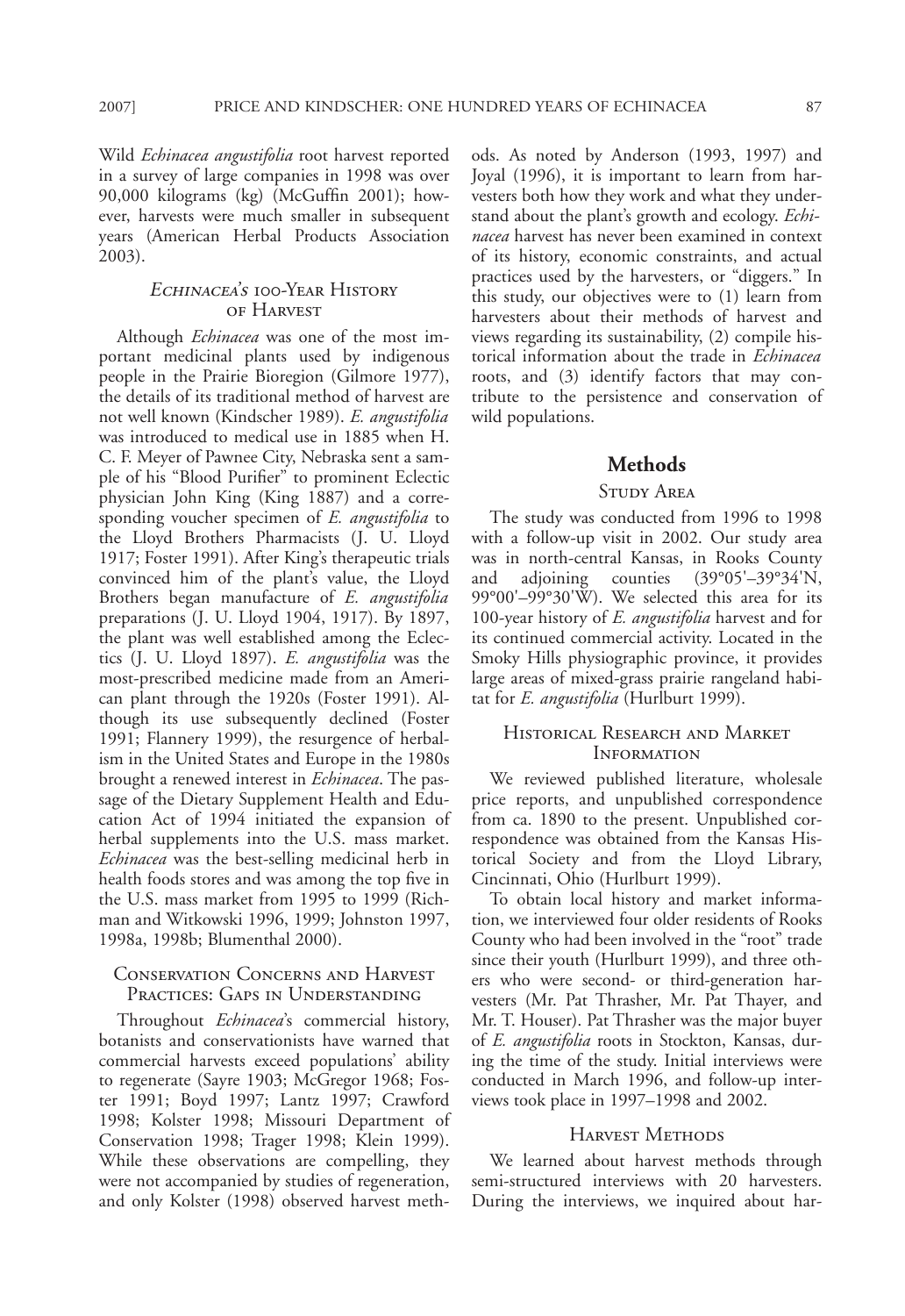vesters' method of digging, motivation, and views on the abundance, life history, and resilience of *E. angustifolia.* To efficiently obtain qualitative information, we began by interviewing knowledgeable, easily identifiable individuals (root buyers), following the techniques of Patton (1990). The harvesters with whom we consulted constitute a snowball sample (Robson 1993), and generated a pool of respondents through referrals from the root buyer, other harvesters, landowners, and fortuitous meetings. It was difficult to survey harvesters systematically because many of them, responding to the fluctuating market for *E. angustifolia* roots, moved or changed occupations during the period of study.

We participated in *Echinacea* root harvest on four occasions, including two commercial harvests. We used nearest-neighbor techniques at one harvest site to estimate the density of harvested plants ("holes") and remaining plants. At another harvested site, a sample of 20 "holes" was tagged to track regeneration. Two harvested sites were included in a demographic study (Hurlburt 1999).

### **Results**

### History of the *Echinacea* Market in Rooks County, Kansas

The earliest published reference to *Echinacea* digging in north-central Kansas is from the diary of Elam Bartholomew, a settler and botanist. In 1894, he dug 45 kg of "*Echinacea* roots for shipment to Lloyd Bros." for which he received \$25.00 (Bartholomew 1999). University of Kansas Pharmacy Professor L. E. Sayre (1897) called *E. angustifolia* "the most noteworthy [medicinal] plant growing abundantly in the state" and noted that it "is only gathered in commercial quantities from the northwestern part of the state" (Sayre 1903).

Interviews with older-generation and secondor third-generation harvesters and buyers confirm that *E. angustifolia* harvest was established in Rooks County by 1900. One early buyer of medicinal roots, furs, wool, and horses, Fred Lawson, set up shop in Stockton ca. 1895. This history was confirmed by other diggers, including Thornton Sanders, who began digging with his father in about 1927 at age 10.

Quality, abundance, and economic considerations were important in the establishment of commercial *E. angustifolia* harvest in the Smoky

Hills. Felter (1898) stated that "the best quality of root comes from the prairie lands of Kansas and Nebraska." Sayre (1903), referring to the Smoky Hills area of soft limestone, stated that *Echinacea* "root thrives better in the rocky soil of that district." Finally, responses to the Lloyd Brothers' inquiries seeking suppliers emphasize that profitability and the cost of labor determined who would harvest roots. Several correspondents stated that the price offered was insufficient for a person to make a living by collecting *Echinacea* in the rocky areas or thin stands of the Kansas Flint Hills, southeast Kansas, southwest Kansas, and Oklahoma. For example: "The plant in this locality grows only on rocky land and stone ledges and the process of digging is very laborious, and the time required is out of all proportion to what you can pay" (Roberts 1903). Affirmative responses to the Lloyd Brothers' inquiries came from southeastern Kansas, the Smoky Hills (Kirk 1903), and the southern Flint Hills (Luddington 1903). Interestingly, these three areas have continued to experience *Echinacea* harvest up to the present (*E. angustifolia* in the Smoky Hills and southern Flint Hills, and *E. pallida* in southeast Kansas).

### History of Market Quantities and Price

*E. angustifolia* has experienced periods of both intense and weak demand. Figure 1 illustrates a chronology of market and price information. We converted the prices to 2005 U.S. dollars to adjust for inflation using conversion factors provided by Sahr (2006). Sources for price data and further details are listed on our Web site (http://www.kbs.ku.edu/people/html/facweb\_kind scher.htm). Short-term changes in market demand are captured during only a few years for which data are available on a monthly basis. The price paid to diggers is a substitute index for scarcity of supply, in the absence of data on quantities demanded by the market (Fuller 1991).

#### CHANGING MARKET CONDITIONS

The correspondence between Elam Bartholomew and the Lloyd Brothers reveals changing market conditions. The earliest price of \$0.55/kg of dry root in 1894 was reduced to \$0.275/kg by 1901 as more suppliers entered the trade (C. G. Lloyd 1897, 1901). Nevertheless, in years of peak demand, prices returned to their earlier levels. For example, in June 1897 when the Lloyd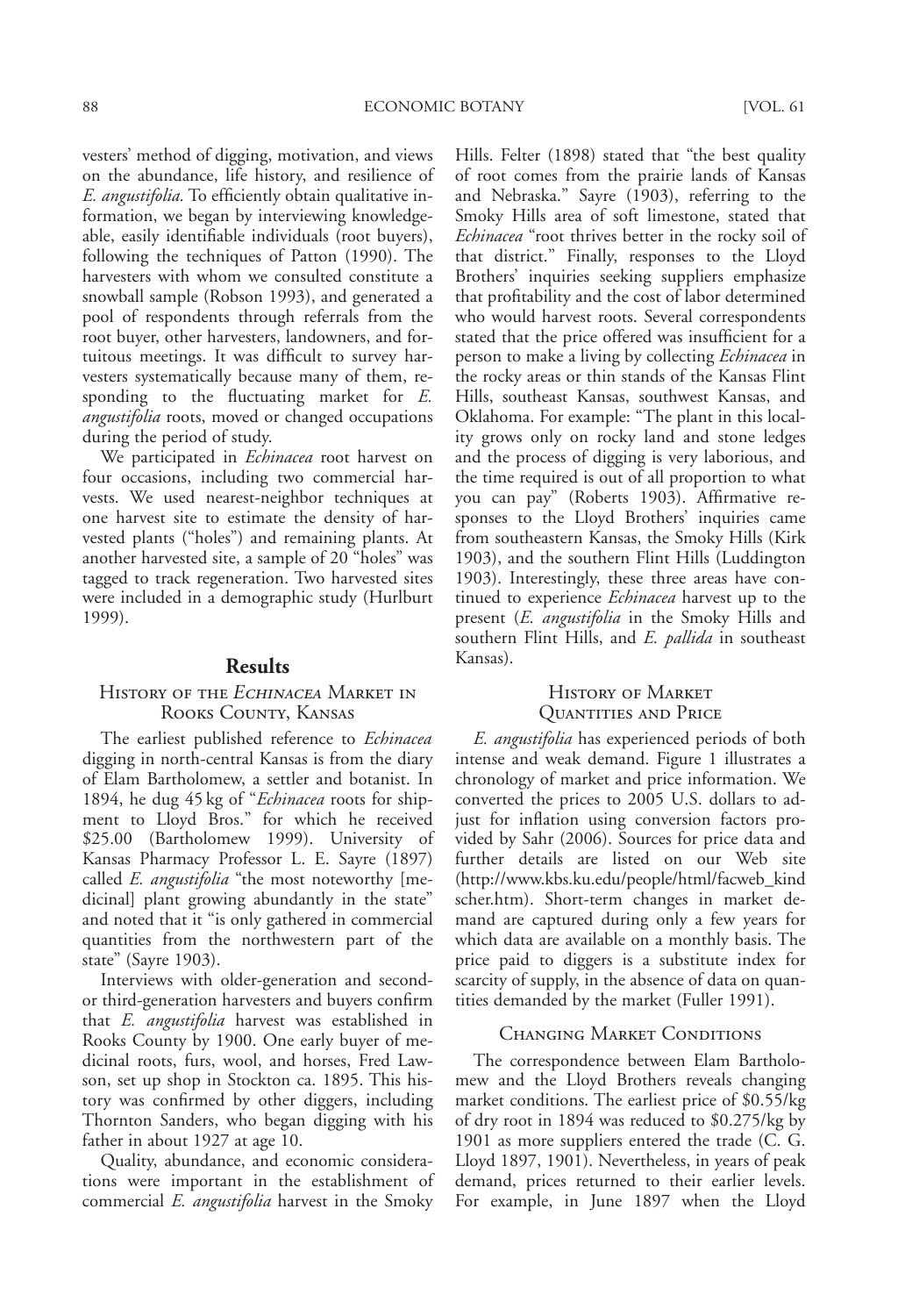

**Fig. 1.** Price of dry *Echinacea* root (1894–2002) per kilo in US Dollars (converted to 2005 US\$). Gaps in data indicated by absence of trend line.

Brothers ran out of *Echinacea*, prices briefly rose to \$0.55/kg (C. G. Lloyd 1897; Sayre 1897).

In 1903, the market for *Echinacea* appears to have experienced a very large demand. The Lloyd Brothers sought new suppliers throughout the Great Plains and Midwest (Hurlburt 1999) and the price again reached \$0.55/kg. Sayre (1903) reported that *Echinacea* "in one year has brought to the state over \$100,000, as over 200,000 pounds have been collected, and it has brought at times as much as fifty cents per pound."

In 1910, *Echinacea* was reported as "scarce" in the New York wholesale market, "with quotations at 65–70 cents" (\$1.43–\$1.54/kg). Subsequent reports listed the price in slow decline, so that by 1914 it was bringing only \$0.48–\$0.53/kg. In January 1921 prices peaked at \$1.65–\$1.76/kg. Wholesale prices then declined, reaching a low of \$0.33–\$0.35/kg in 1933 (*Oil, Paint and Drug Reporter* 1910–1941). Nevertheless, the prices paid to diggers during the Depression era, 3–4 cents per pound of "wet," fresh root (equivalent to \$0.20–\$0.26 per kg dry root), meant that "snakeroot digging paid better than a Government job" (Hurlburt 1999).

From this low point, the price of *Echinacea* root appears to have increased steadily (Fig. 1).

Nevertheless, the underlying market may have been more complex. For example, the species preferred for harvest (*E. angustifolia* or *E. pallida*) changed historically, as did the part of the plant used (root, aerial parts, or whole plant) and method of shipment (fresh or dry). Further, cycles in the market that occurred during 1894– 1903 may have occurred in other years as well. The price of dried *Echinacea* root paid to Kansas diggers reached \$46–48/kg in winter–spring 1995–1996. In summer 1996, with excess root on the market, the price plummeted, and no root was bought for several months. In spring 1997, activity resumed at \$26/kg. The winter of 1997– 1998 again saw the price increase to \$44–46/kg, but in May 1998 it began falling again. By September, the price had declined to \$26/kg or lower, with no root-buying activity for over two weeks. The market for Echinacea root was weak throughout 1999–2001, reflecting a downturn in the herbal products industry from 1999 to 2000 (Blumenthal 2000, 2001), but digging resumed in 2002 at a price of \$26/kg.

### Social Aspects of "Snakeroot Digging"

Since the 1890s, *Echinacea*, or "snakeroot," has been one of a few natural commodities that could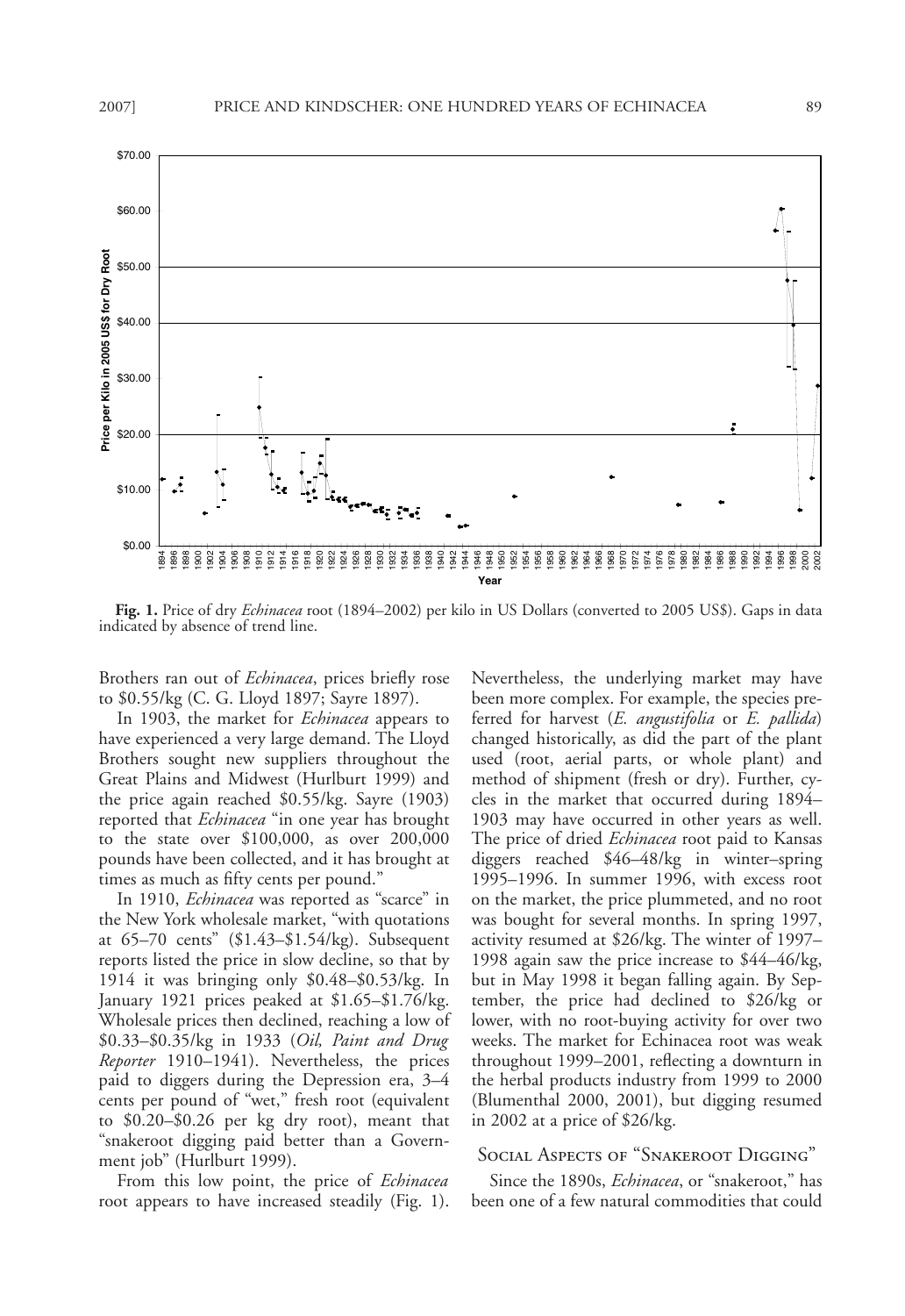provide cash income to rural residents of the Great Plains. Digging was a family enterprise; father-son digging teams and multigenerational family outings to dig root were common (Bartholomew 1999; Hurlburt 1999). Similar family enterprises characteristic to the digging business have been recorded in Montana (Kolster 1998) and for ginseng in West Virginia (Bailey 1999).

A variety of people dig "snakeroot," including those with full-time jobs (Kolster 1998) and college degrees; however, diggers are often selfemployed or are not fully employed and may be economically marginalized (Fuller 1991; Bailey 1999). Harvesters reported that youth, underemployed people, agricultural workers in the offseason, and people who want to set their own working conditions are attracted to digging.

Landowners' views of *Echinacea* root diggers appear to be more negative now than in the past. The harvesters we interviewed complained about being viewed as not having "steady" jobs and said that restricting digging amounted to "trying to take away our buffalo." Traditional diggers said that they seek out known digging areas and always obtain the owner's permission. Newcomers to the trade who trespass to dig were said to be "ruining it for people who've been doing it for years" (P. Thrasher, quoted in the *Lyons Daily News* [1996]). An older harvester commented that "people's attitude has changed"; while once "people would help each other out and I never had any problems with anyone I asked going on their land," now people "don't want diggers around" (Hurlburt 1999).

Landowners' negative reactions to increased digging pressure during times of peak demand reflect complaints including trespass digging, gates being left open, trash left in the pastures, holes left uncovered, and the threat of fire when vehicles are driven over dry grass in search of *Echinacea* (Crawford 1998; Kolster 1998; Hurlburt 1999). As a result, many landowners in Kansas no longer allow harvest on their properties and prosecute trespassing diggers. Of seven landowners we contacted during the study, three had allowed a relative to dig on their property, one allowed a nonrelative to dig, and three did not allow harvest at all. Landowners who permit digging generally restrict this to one person or group, who then keeps others out (Hurlburt 1999). While we did not estimate the frequency of trespass digging, another study recorded that three of four large ranch managers who had encountered diggers reported trespass digging (Loring et al. 1999).

## Harvest Methods and Economics of Digging

Harvesters' economic motivation to obtain a good hourly return from their efforts has several implications. Speed of work and the quantity of root dug per hour or per day is important. The usual harvesting rate was said to be 0.9–1.35 kg per hour, or up to 2.25 kg per hour in a good stand; similar rates were reported by Kolster (1998). Hourly yield is influenced by search time, distance traveled, plant density, time spent extracting the root, and size of the root. The depth to which a root can be dug is limited by rocky soil and the depth of a swing of the pick. Most harvesters prefer to dig large roots; however, seeking out very large roots, called "carrots," may require increased search time. Harvesters repeatedly stated that "you can't get all the root": the entire root of any one plant is not harvested, and it is not possible to harvest all the plants in a population. This statement acknowledges that it is not profitable to search out every plant or to spend time digging the entire root of any single plant.

The desired pace of work influences the qualities of stands in which a harvester prefers to dig. Many diggers work in rocky areas with little vegetation where *E. angustifolia* is easier to find and dig. However, some prefer digging in the larger and heavier "sod root" in grassy areas. Many harvesters prefer to obtain permission to dig on a large ranch where they can work for many weeks or months, while one harvester was said to be good at finding and digging little patches.

All the harvesters we encountered during this study used a pick mattock as a digging tool. The pick has been the tool of choice historically, as recorded by Sayre (1903). The harvesters we interviewed believe that it is a quicker method of digging and has less impact on the grassland than either a shovel or the specialized digging tool in use in the Northern Plains, a metal bar with a thin, sharpened blade (Kolster 1998).

## Resilience of *Echinacea angustifolia* Plants

Most currently active diggers were optimistic about the abundance and resilience of *E. angustifolia* and illustrated their point by referring to tra-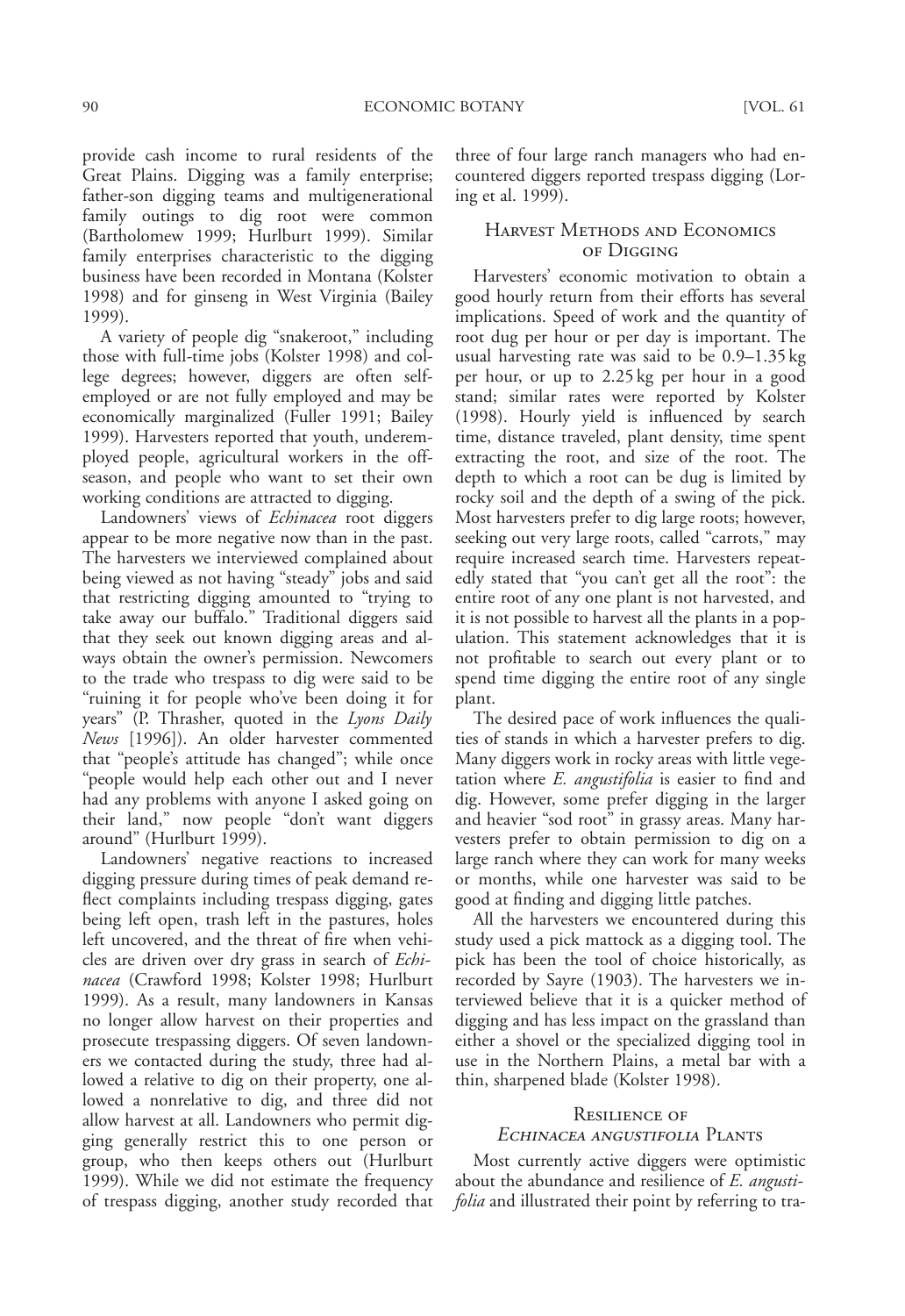ditional, longtime digging areas. We visited several of these areas, including a pasture that had been harvested since the 1930s. In 1999, we observed thousands of plants at a ranch that was heavily harvested in 1996, and the roots are abundant in many other harvested areas.

Older harvesters, however, recalled their fathers' friendly competitions, with daily harvests exceeding 45 kg (K. Lawson, interview). This is double the amount that currently could be harvested from a good stand (at 2.25 kg/hr) in a 10 hour day. In traditional digging areas as well as in stands close to Stockton, plants were said to be fewer and smaller than in the past (Hurlburt 1999). Though these men thought that overharvesting had caused the declines, they recognized other causes of *Echinacea* population declines, such as spraying the pastures with herbicides.

The need to allow populations to recover after harvest was noted by several diggers, with two or three years mentioned as a practical harvest interval. Harvesters all claimed that plants whose roots have been dug will resprout and can be harvested again in two to three years.

#### PARTICIPATION IN HARVEST

Participation in harvest confirmed the methods described by diggers and many of their observations. In contrast to the team approach used by Montana harvesters (Kolster 1998), the diggers in this study worked individually. They swing their pick once or twice to cut or loosen the root below ground, pull it up by its top, clip or pull off the aerial portions, and toss the root into a bag tied at the hip. This method enables the digger to move quickly from plant to plant.

The diggers did not appear to either select or avoid flowering plants; instead, they looked for plants with multiple shoots or large rosettes of green and dead leaves. Smaller rosettes were skipped over, as were plants that would have been difficult to dig, such as those growing in dense sod or next to the sharply pointed leaves of yucca (*Yucca glauca* Nutt.) plants.

Many harvested roots appeared to have regrown following earlier harvest. These roots had smaller-diameter upper portions attached abruptly to a larger-diameter lower portion. Shoots emerging from last year's pick holes were further evidence of regrowth. Our observations of tagged "holes" confirmed regrowth (see photos on our Web site). Two years after digging, 5 of 14 "holes" whose tags remained had resprouted

shoots (Hurlburt 1999). Our estimate of harvest density based on nearest neighbor sampling was 26.5% of the apparent population (Hurlburt 1999). These data were collected in the fall when many tagged plants at other sites were dormant and likely overestimates harvest intensity. These observations support the harvesters' assertions that harvest is incomplete and that some plants grow back after harvest.

### **Discussion**

### Economics of Digging, Harvest Intensity, and Recovery

*Echinacea angustifolia* harvesting in Kansas meets three of Godoy and Bawa's (1993) four criteria that encourage "judicious use" of wildharvested resources: secure property rights, low population density, and simple harvesting technology. However, lacking traditional rules that would govern *Echinacea* harvest practices, economic criteria influence the intensity of harvest. For *E. angustifolia*, these economic factors are the price per kilogram of *Echinacea* root relative to available wages, the effort required to dig the roots, the size and density of the plants, and the accessibility of land where the plants grow.

The economics of digging may explain why *Echinacea angustifolia* harvesting became established in the Smoky Hills but not in some other parts of the species' range. The cost of labor in Kansas in 1903 was \$1.50 to \$3.00 per day (Kirk 1903). At \$0.33 per dry kg and assuming that roots dry to one-third of their fresh weight, a person would have to dig 13.5–27 kg per day to earn an acceptable wage. While this was probably possible in a dense, unexploited *Echinacea* population in the Smoky Hills, it would not have been possible in sparse populations or in areas where digging was difficult. Earnings from digging at today's typical rate of 1.5 kg fresh root/hr (equivalent to 0.5 kg dry) compare favorably to other local employment when the price per kilogram of dry root is at least twice the going hourly wage. This assumes that jobs are available and travel costs do not exceed those of going to a wageearning job. Kolster (1998) reported that high unemployment (40% on the Ft. Peck Assiniboine and Sioux Reservation in 1989) in northeast Montana led to harvesting even when root prices were lower. In contrast, Rooks County, Kansas had unemployment of only 3.9% in 1998 (U.S. Department of Agriculture 2006). During peri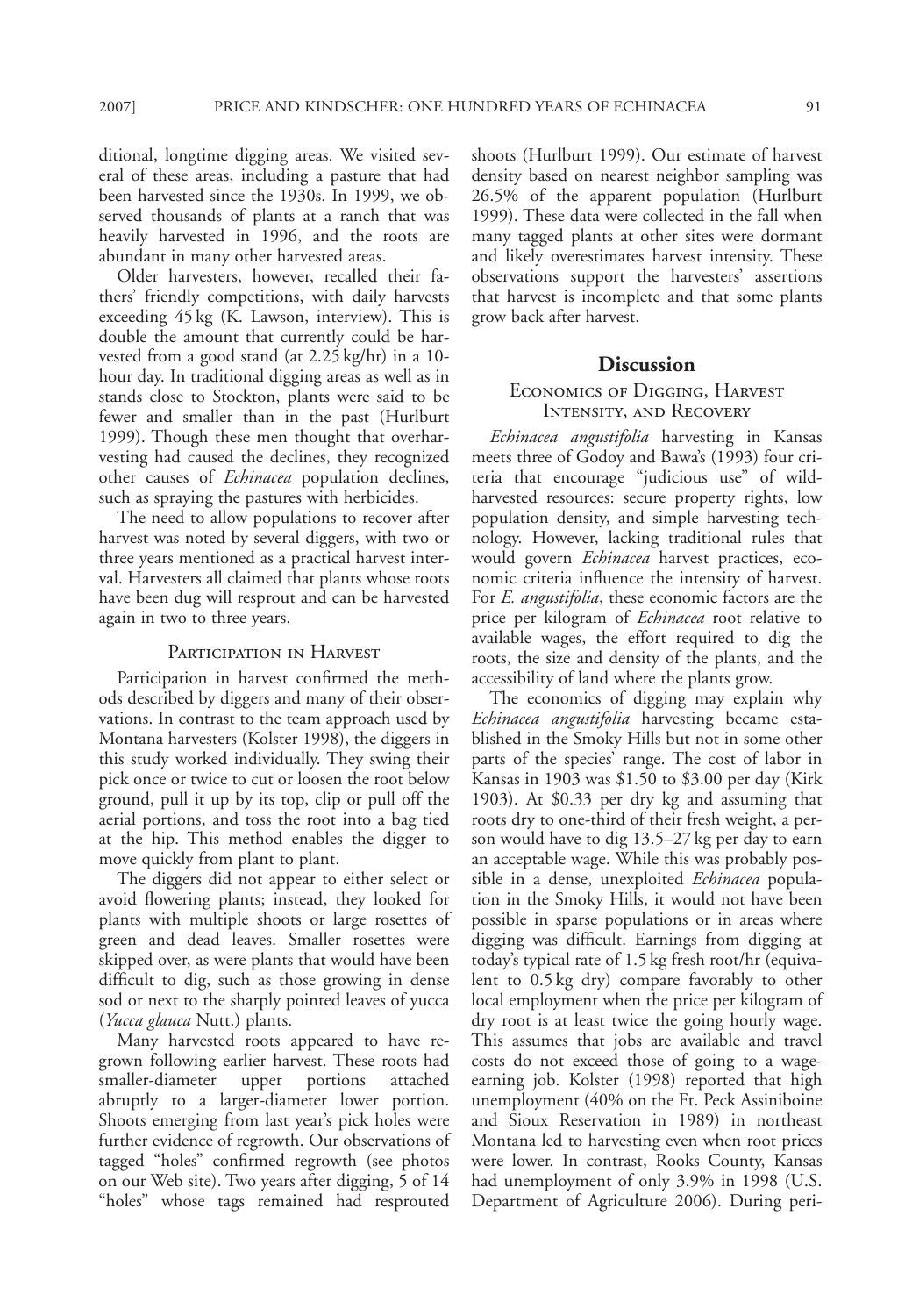ods of little demand, most Kansas diggers find other work until the price becomes favorable again.

The method of digging *Echinacea angustifolia* roots in the Smoky Hills moderates the intensity of harvest. Plants and populations are harvested selectively based on apparent size, lack of recent harvest, and accessibility, leaving many plants untouched in the variable terrain. Diggers use an optimal foraging strategy, maximizing acquisition of the resource while minimizing their time costs. This strategy is similar to that noted by Runk (1998) for collection of vegetable ivory, tagua (*Phytelephas aequatorialis* Spruce) seeds.

Access to *Echinacea*, like other wild-harvested resources, affects the intensity of its harvest (Milner-Guland and Mace 1998). *E. angustifolia* populations along roadsides, in public areas, and in reservation lands, have proven problematic to protect from harvest in Missouri, Oklahoma, and Montana (Lantz 1997; Kolster 1998; Traeger 1998). Kolster (1998) reported near-complete harvest of some populations and increased travel times to harvest roots as local stands became depleted on the Ft. Peck reservation. However, in Kansas, where most *E. angustifolia* grows on private land, conservation is accomplished by landowners who restrict harvest and prosecute trespassers, creating refuges for *E. angustifolia*.

This interplay of market price and cycles, harvesters' effort, and access to the resource determines the intensity of harvest on *Echinacea angustifolia* populations. The marketing cycles that we observed during this study have been reported for other medicinal plants (Fuller 1991). *Echinacea* species' tolerance of drought and environmental stress (Weaver et al. 1935; Baskauf and Eickmeier 1994; Chapman and Auge 1994; Little 1998) and *E. angustifolia*'s ability to resprout after harvest (Kolster 1998) likely contribute to harvested populations' ability to recover. Nevertheless, without a long-term demographic study, we do not know whether the periods of reduced harvesting pressure during market downturns provide sufficient recovery time for harvested populations.

### Conservation Measures for *Echinacea angustifolia*

#### *Restoration and Management*

*E. angustifolia* continues to be locally common in central Kansas but faces threats to its abun-

dance and persistence. Loss of mixed-grass prairie, which is less than that of tallgrass prairie, has been estimated from 30% to 77% across the Great Plains states (Samson and Knopf 1994). Alteration of the remaining native mixed-grass prairie has occurred under a management system that focuses solely on production of grass and cattle. Normally, fire is not used as a management tool in Smoky Hills pastures, and encroachment of woody vegetation or "brush" into the grassland is apparent (Loring et al. 1999). Landowners in the area are increasing their use of herbicides to combat brush and the noxious weed, musk thistle (*Carduus nutans* L.). Harvesters have reported that *E. angustifolia* has disappeared from sprayed pastures. Finally, we observed that when pastures are grazed heavily in the spring, flowering stalks of *E. angustifolia* are more often damaged and seed production is lower compared to *E. angustifolia* in pastures that were not grazed until midor late summer (Hurlburt 1999). We believe that conservation measures for *E. angustifolia* need to address these issues as well as harvesting.

#### *The Future of Wild Harvest*

Replacing wild harvest with cultivation as a source of *Echinacea* root is commonly advocated (Foster 1991; Hobbs 1994; Crawford 1998). We do not expect cultivated *Echinacea angustifolia* to replace wild harvest entirely. Wild harvest appears to be driven by rapid increases in demand (associated with higher prices) that would be impossible to meet quickly enough with cultivation. There is a specific market demand for wild-harvested *Echinacea*, particularly from small local companies and the European market.

Finally, we believe that there are important reasons why wild harvest should continue. Family and cultural ties encourage people in areas with large populations of *Echinacea* to continue to harvest. This local harvest provides cash income for people who are not involved in full-time, yearround jobs. Concern for the *Echinacea* on their land is driving some landowners to be more careful stewards of biodiversity. In this study, we met landowners who were controlling brush manually or with spot spraying of herbicides rather than aerial application. We have observed that long-term diggers have a strong conservation ethic and appreciation for the native prairie. This is one of two activities (hunting being the other) that encourages local people to be out on foot in the rural prairie landscape observing and valuing biodiversity.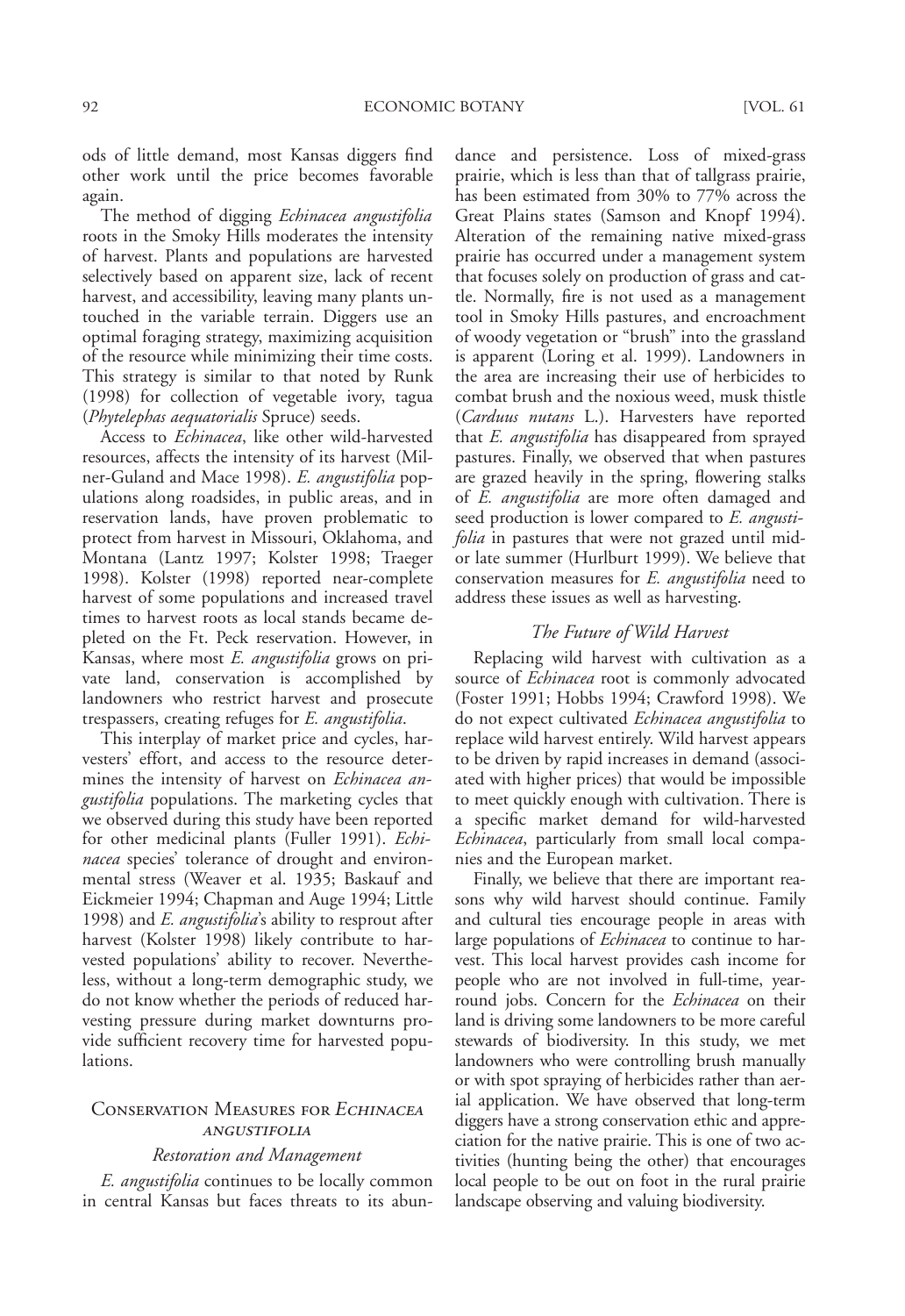# **Conclusion**

*Echinacea angustifolia* harvest in north-central Kansas has a 100-year history that represents one of the longest periods of use recorded for a major wild harvested species in the United States. Interviews with harvesters and observations of harvest and harvested populations suggest that experienced diggers use practices that moderate harvest intensity by rotating harvest areas and selectively harvesting at low density. Landowners also aid in the conservation of this species by restricting digging on their land. Periodic market downturns translate to periods of reduced digging pressure when populations can regenerate. Some *E. angustifolia* plants resprout within two years after harvest, contributing to population resilience. Cultivation and conservation measures such as habitat restoration are also necessary to conserve the species in face of its diminishing and altered habitat. If restoration, stewardship, and responsible harvest techniques are practiced, the valuable cultural tradition of wild harvesting *Echinacea* can continue.

### **Acknowledgments**

This work is from D. Price's dissertation and was supported by the University of Kansas' Self Graduate Fellowship Program and Plantation Medicinals. We thank the landowners and harvesters who collaborated in this work and our colleagues at the Kansas Biological Survey who participated in fieldwork and reviewed the manuscript. William Whitehead converted prices to 2005 dollars and prepared the figure. We gratefully acknowledge an anonymous reviewer whose comments greatly improved the manuscript.

#### **Literature Cited**

- American Herbal Products Association. 2003. Tonnage survey of North American wild-harvested plants, 2000–2001. American Herbal Products Association, Silver Spring, MD.
- Anderson, M. K. 1993. Native Californians as ancient and contemporary cultivators. Pages 151–174 in T. C. Blackburn and M. K. Anderson, eds., Before the wilderness: Environmental management by native Californians. Ballena Press, Menlo Park, CA.
	- ———. 1997. From tillage to table: Indigenous cultivation of geophytes for food in California. Journal of Ethnobiology 17(2):149–169.
- Bailey, Brent. 1999. Social and economic impacts of wild harvested products. Ph.D. dissertation, College of Agriculture, Forestry and Consumer Sciences, West Virginia University, Morgantown, WV.
- Bartholomew, David M. 1999. Pioneer naturalist on the Plains: The diary of Elam Bartholomew, 1871 to 1934. Sunflower University Press, Manhattan, KS.
- Baskauf, Carol J. and William G. Eickmeier. 1994. Comparative ecophysiology of a rare and a widespread species of *Echinacea* (Asteraceae). American Journal of Botany 81(8):958–964.
- Binns, Shannon E., Bernard R. Baum, and John T. Arnason. 2002. A taxonomic revision of *Echinacea* (Asteraceae: Heliantheae). Systematic Botany 27:610–632.
- Blumenthal, Mark. 2000. Market report: Herb sales down 3% in mass market retail stores— sales in natural food stores still growing, but at lower rate. HerbalGram 49:68.
- ———. 2001. Herb sales down 15% in mainstream market. HerbalGram 51:69.
- -, Grant Ferrier, and Courtney Cavaliere. 2006. Total sales of herbal supplements in United States show steady growth. HerbalGram 71:64–66.
- Boyd, Ruth. 1997. A letter from the Oklahoma native plant society. Kansas Wildflower Society Newsletter 19(3):38–39.
- Brevoort, Peggy. 1996. The U.S. botanical market: An overview. HerbalGram 36:49.
- ———. 1998. The booming U.S. botanical market: A new overview. HerbalGram 44:33–46.
- Chapman, Douglas S. and Robert M. Auge. 1994. Physiological mechanisms of drought resistance in four native ornamental perennials. Journal of the American Society for Horticultural Science 119(2):299–306.
- Crawford, Glinda. 1998. Purple prairie produce: Herbal sales generate coneflower demand, concern. North Dakota Outdoors 61(1):8–11.
- Felter, H. W. 1898. The newer materia medica. I. *Echinacea*. Eclectic Medical Journal 58:79–89.
- Flannery, Michael. 1999. From Rudbeckia to *Echinacea*: The emergence of the purple cone flower in modern therapeutics. Pharmacy in History 41(2):52–59.
- Foster, Steven. 1991. *Echinacea*, Nature's immune enhancer. Healing Arts Press, Rochester, VT.
- Fuller, D. O. 1991. Medicine from the wild: An overview of the U.S. native medicinal plant trade and its conservation implications. World Wildlife Fund, Washington, DC.
- Gilmore, M. 1977. Uses of plants by the Indians of the upper Missouri region. Reprint of a work first published as Bureau of American Ethnology Thirty-Third Annual Report, Washington, DC, 1919.
- Godoy, Ricardo A. and Kamaljit S. Bawa. 1993. The economic value and sustainable harvest of plants and animals from the tropical forest: Assumptions, hypotheses, and methods. Economic Botany 47(3):215–219.
- Hobbs, C. 1994. *Echinacea*: A literature review. HerbalGram 30:33–48.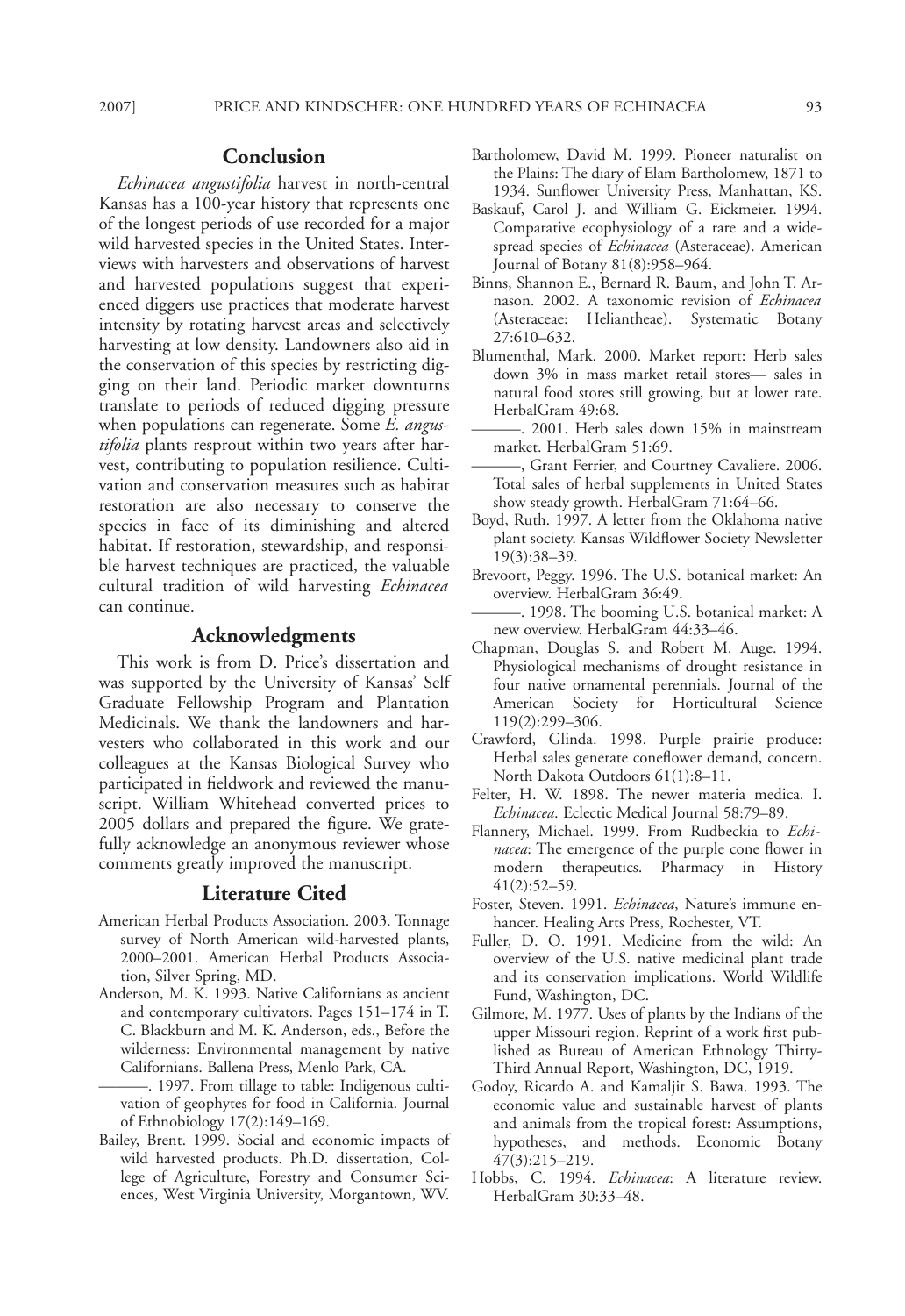- Hurlburt, D. Price 1999. Population ecology and economic botany of *Echinacea angustifolia,* a native prairie medicinal plant. Ph.D. dissertation, Department of Ecology and Evolutionary Biology, University of Kansas, Lawrence, KS.
- Johnston, Barbara A. 1997. Whole Foods Magazine's 2nd annual herb market survey for U.S. health food stores. HerbalGram 40:52.
	- ———. 1998a. *Echinacea* #1 in natural food trade. HerbalGram 41:53.
- ———. 1998b. Herb sales up 101% in mainstream market. HerbalGram 43:61.
- Joyal, Elaine. 1996. The palm has its time: An ethnoecology of *Sabal uresana* in Sonora, Mexico. Economic Botany 50(4):446–462.
- Kindscher, K. 1989. Ethnobotany of purple coneflower (*Echinacea angustifolia,* Asteraceae) and other *Echinacea* species. Economic Botany 43(4):498–507.
- King, J. 1887. *Echinacea angustifolia.* Eclectic Medical Journal 42:209–210.
- Kirk, Thomas, Jr. 1903. Unpublished correspondence to Lloyd Brothers, June 29 and July 24, 1903. Lloyd Library, Cincinnati, OH.
- Klein, Robyn. 1999. Friends of *Echinacea*: The concern continues to grow. United Plant Savers Newsletter 2(1):18.
- Kolster, Monique K. 1998. Impacts of the global *Echinacea* market on the people and land of the Fort Peck Assiniboine and Sioux Reservation. MS thesis, University of Montana, Missoula, MT.
- Lantz, Gary. 1997. Coneflowers' popularity: Prescription for trouble? National Wildlife June/July 1997:12–13.
- Little, Richard. 1998. Growing *Echinacea angustifolia:* Research at SDSU and insights from a grower. Unpublished newsletter, South Dakota State University.
- Lloyd, Curtis Gates. 1897–1901. Unpublished correspondence to E. Bartholomew. Lloyd Library, Cincinnati, OH.
- Lloyd, John Uri. 1897. Empiricism: *Echinacea*. Eclectic Medical Journal 57:421–427.
	- ———. 1904. History of *Echinacea angustifolia.* American Journal of Pharmacy 76(1):15–19.

- Loring, Hillary, Mike Bullerman, and Kelly Kindscher. 1999. Inventory of the central mixed-grass prairie ecoregion of Kansas and Nebraska. Unpublished report to the Nature Conservancy.
- Luddington, John. 1903. Unpublished correspondence to Lloyd Brothers, July 15, 1903. Lloyd Library, Cincinnati, OH.
- Lyons Daily News (KS). 1996. Snakeroot in their livelihood. May 29, 1996, p. 9.
- McGregor, R. L. 1968. The taxonomy of the genus *Echinacea* (Compositae). University of Kansas Science Bulletin 48(4):113–142.
- McGuffin, Michael. 2001. AHPA's 1999 tonnage survey measures harvest of 12 plants. American Herbal Products Association AHPA Report, Winter 2001: 11,17.
- Milner-Guland, E. J. and Ruth Mace. 1998. Conservation of biological resources. Blackwell Science, Oxford, UK.
- Missouri Department of Transportation 1998. Plant poaching plagues Missouri's wild places. Native Warm-Season Grass Newsletter 17(2):4–5.
- NatureServe. 2005. NatureServe explorer: An online encyclopedia of life [web application]. Version 4.2. NatureServe, Arlington, Virginia. Available at http://www.natureserve.org/explorer [Accessed: May 6, 2005].
- Oil, Paint and Drug Reporter. 1910–1941. Drug report: Roots and herbs, wholesale prices current on New York market.
- Patton, M. Q. 1990. Qualitative evaluation and research methods. 2nd ed. Sage Publications, Newbury Park, CA.
- Richman, A. and J. P. Witkowski. 1996. A wonderful year for herbs. Whole Foods Magazine, October, pp. 52–60.
- -. 1999. Whole Foods herbal product sales survey. Whole Foods Magazine, October, pp. 49–56.
- Roberts, H. F. 1903. Unpublished correspondence to Lloyd Brothers, June 3 and June 22, 1903. Lloyd Library, Cincinnati, OH.
- Robson, C. 1993. Real world research: A resource for social scientists and practitioner-researchers. Blackwell Publishers, Oxford, UK.
- Runk, J. Velasquez. 1998. Productivity and sustainability of a vegetable ivory palm (*Phytelephas aequatorialis,* Arecaceae) under three management regimes in Northwestern Ecuador. Economic Botany 52(2): 168–182.
- Sahr, Robert C. 2006. Consumer Price Index (CPI) Conversion Factors 1800 to estimated 2015 to convert to dollars of 2005 [Web site]. Revised 01/18/2006. Available at http://oregonstate.edu/ Dept/pol\_sci/fac/sahr/sahrhome.htm [Accessed: April 6, 2006].
- Samson, Fred and Fritz Knopf. 1994. Prairie conservation in North America. BioScience 44(6):418– 421.
- Sayre, L. E. 1897. Therapeutical notes and description of parts of medicinal plants growing in Kansas. Transactions of the Kansas Academy of Science 16:85–89.
- ———. 1903. *Echinacea* roots. Transactions of the Kansas Academy of Science 19:209–213.
- Trager, James C. 1998. Glorious Glades. Missouri Prairie Journal 19(2):6–7.
- Tyler, Varro E. 1986. Plant drugs in the twenty-first century. Economic Botany 40(3):279–288.
- Urbatsch, Lowell E., Kurt M. Neubig, and Patricia B. Cox. 2005. Echinacea. Pages 88–92 in Flora of

<sup>———. 1917.</sup> A treatise on *Echinacea*. Lloyd Brothers Drug Treatise no. 30, Cincinnati, OH.